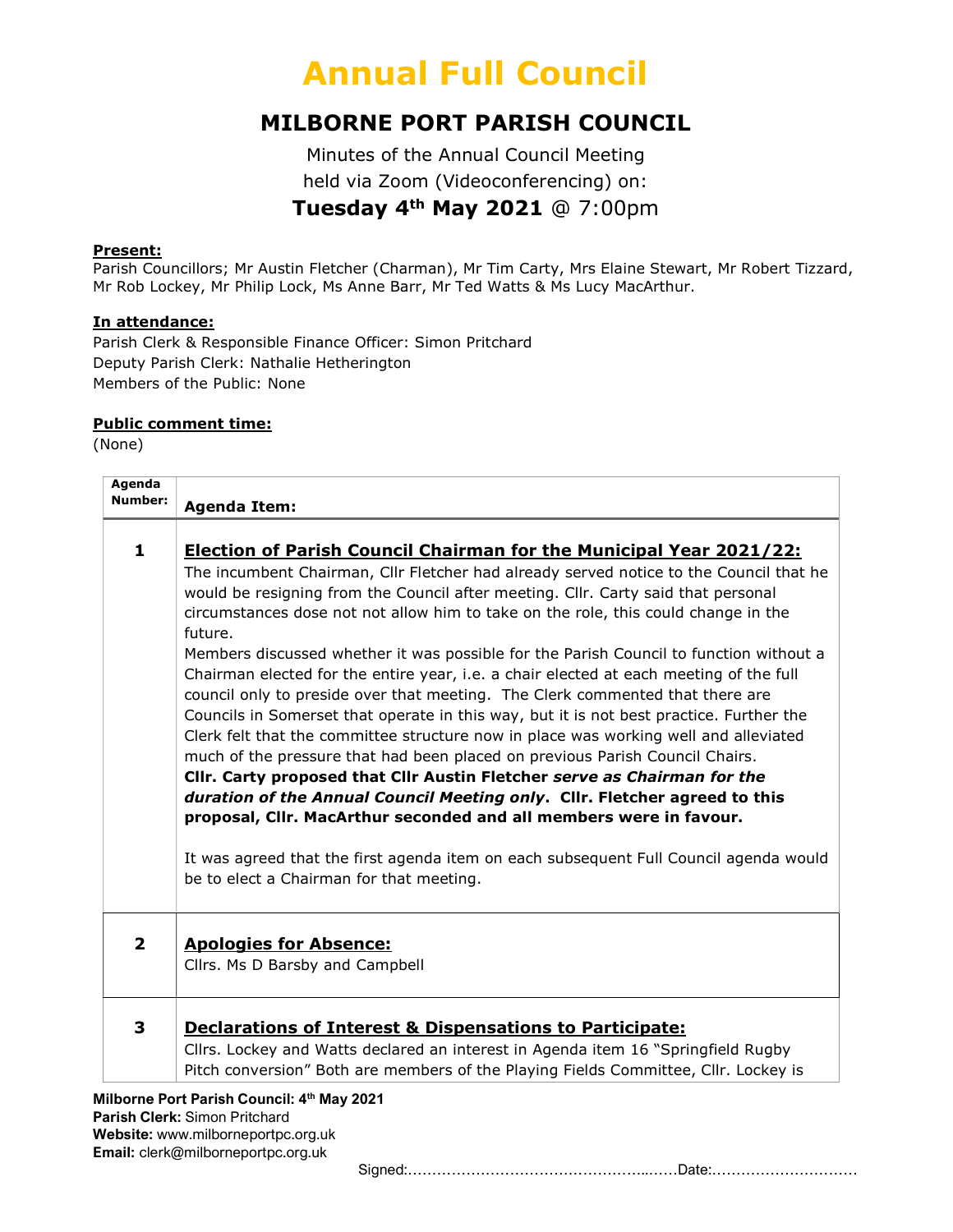|   | Secretary of the football club and has been in discussion with Queen Thorne. Cllr     |
|---|---------------------------------------------------------------------------------------|
|   | Watts is also a Trustee of the Playing Fields Charity.                                |
|   | It was Proposed by Cllr. Fletcher that, "Cllrs. Lockey and Watts are given            |
|   | dispensation to participate in the discussion of Agenda item 16, but not to           |
|   | take part in a vote". Seconded by Cllr. Carty and all in favour.                      |
|   |                                                                                       |
|   |                                                                                       |
| 4 | <b>Adoption of Minutes:</b>                                                           |
|   | Full Council Meeting - Tuesday 27th April 2021                                        |
|   | The Minutes had been previously circulated to Members by email and had already been   |
|   | posted onto the Council's website.                                                    |
|   | It was noted that the wrong date was published in the agenda: The correct date of the |
|   | last full council meeting was 27 April 2021.                                          |
|   | It was Proposed by Cllr. Fletcher to adopt the minutes as a true record of the        |
|   | meeting. Seconded by Cllr. Lockey and all in favour.                                  |
|   |                                                                                       |
|   |                                                                                       |
| 5 | <b>Election of Vice-Chairman of the Parish Council:</b>                               |
|   | Cllr. Carty indicated he was happy to continue as Vice-Chair for the Municipal Year   |
|   | 2021-2022.                                                                            |
|   | It was proposed by Cllr. Fletcher to elect Cllr Carty as the vice-chair.              |
|   | Seconded by Cllr. Tizzard and all in favour.                                          |
|   |                                                                                       |
|   |                                                                                       |
| 6 | <b>Appointments to Committees:</b>                                                    |
|   | The Chairman and Vice-Chairman are automatically ordinary members of all              |
|   | committees.                                                                           |
|   | Planning & Environment Committee: The current members will be re-adopted              |
|   | and joined by Cllr. Watts. Proposed by Cllr. Fletcher, seconded by Cllr.              |
|   | <b>Tizzard, and all in favour</b>                                                     |
|   | (Committee members: Cllrs. Tizzard, Carty, Campbell, Lockey, Barr, MacArthur,         |
|   | Watts)                                                                                |
|   |                                                                                       |
|   | Management Committee: The current members will be re-adopted, with the                |
|   | exception of Cllr. Mrs Stewart. Proposed by Cllr. Fletcher, seconded by Cllr.         |
|   | MacArthur, and all in favour.                                                         |
|   | (Committee members: Cllrs. Lock, Lockey, Barsby, Campbell, MacArthur & Watts)         |
|   |                                                                                       |
|   | HR Committee: The current members will be re-adopted, joined by Cllr. Mrs             |
|   | Barr.                                                                                 |
|   | Proposed by Cllr. Fletcher, seconded by Cllr. Stewart, and all in favour.             |
|   | (Committee members: Cllrs. Stewart, Lock, Barr, Carty & Watts)                        |
|   |                                                                                       |
|   |                                                                                       |
| 7 | <b>Appointment to the Grants Working Group:</b>                                       |

Milborne Port Parish Council: 4<sup>th</sup> May 2021 Parish Clerk: Simon Pritchard Website: www.milborneportpc.org.uk Email: clerk@milborneportpc.org.uk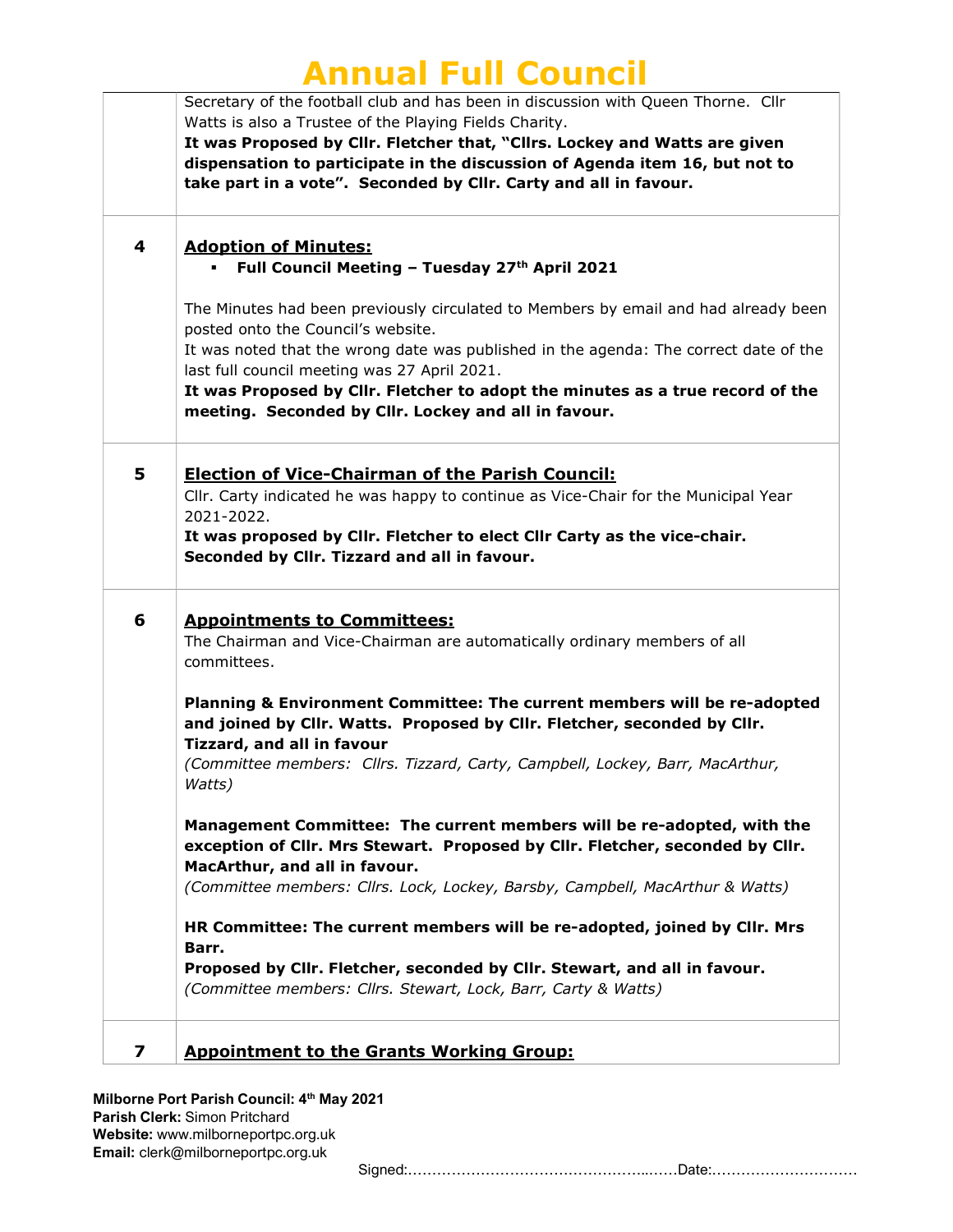| Members discussed whether this working group was still required. Both members of<br>the working group (Cllrs. Lock & Stewart) were of the opinion that it was not. The<br>Parish Council now had a robust grants policy and application form. It was noted that<br>very few grant applications had been submitted in the past year. All requests for<br>grants are debated and decided upon at Full Council, it was therefore decided that this<br>working group be wound up.<br><b>Appointment of Parish Council Representatives for 2021/22:</b><br>Playing Fields Committee: Cllrs. Tizzard & Barsby<br>Village Hall Committee: Cllrs. Barr & Campbell<br>Sherborne Transport Action Group: Cllrs. MacArthur & Carty<br>٠<br>Police Liaison: Not required. Any liaison generally done via the Clerk/Deputy<br>Clerk. New PCSO now in post so it is hoped they will come to a future PC<br>meeting.<br>Youth Liaison: Cllr Lockey<br><b>SSDC Market Town Initiative: Cllr Carty</b> |
|---------------------------------------------------------------------------------------------------------------------------------------------------------------------------------------------------------------------------------------------------------------------------------------------------------------------------------------------------------------------------------------------------------------------------------------------------------------------------------------------------------------------------------------------------------------------------------------------------------------------------------------------------------------------------------------------------------------------------------------------------------------------------------------------------------------------------------------------------------------------------------------------------------------------------------------------------------------------------------------|
| <b>Financial Risk Assessment 2021/22:</b><br>CIIr. Fletcher proposed adopting the Financial Risk Assessment for 2021/22,<br>seconded by Cllr MacArthur and all in favour.                                                                                                                                                                                                                                                                                                                                                                                                                                                                                                                                                                                                                                                                                                                                                                                                             |
| <b>Asset Register 2021/22:</b><br>The Chairman thanked the Clerk & Deputy Clerk for their work on the Asset Register.<br>It is work in progress. Members discussed insurance values of some items - the Clerk<br>said they were under review, and he would be having an in-depth conversation with<br>the insurers on this subject. Cllr. Tizzard offered his professional expertise to assist<br>with this - he was concerned about insurance values if the PC had to reinstate an<br>asset. It was confirmed that the company owning the electric vehicle charging points in<br>the East Street car park were responsible for their insurance. Similarly, the Library bus<br>had public liability insurance.<br>The Clerk confirmed that the Parish Council has 3rd party liability insurance.<br>Cllr Fletcher proposed the adoption of the Asset register 2021/22, Seconded<br>by Cllr. Lockey and all in favour.                                                                 |
| <b>Insurance Renewal 2021/22:</b><br>The insurance policy has been in place for a number of years. Cllr. Tizzard reiterated<br>that he had a concern about reinstatement values and was uneasy about a number of<br>insurance values, and again offered to help the Clerk.<br>The Clerk commented that he believed members should accept this as is for now, but<br>go through everything: He would like help from a couple of members to do this and it<br>may well be that there will need to be an additional premium paid if it is deemed<br>necessary.                                                                                                                                                                                                                                                                                                                                                                                                                           |
|                                                                                                                                                                                                                                                                                                                                                                                                                                                                                                                                                                                                                                                                                                                                                                                                                                                                                                                                                                                       |

Milborne Port Parish Council: 4th May 2021 Parish Clerk: Simon Pritchard Website: www.milborneportpc.org.uk Email: clerk@milborneportpc.org.uk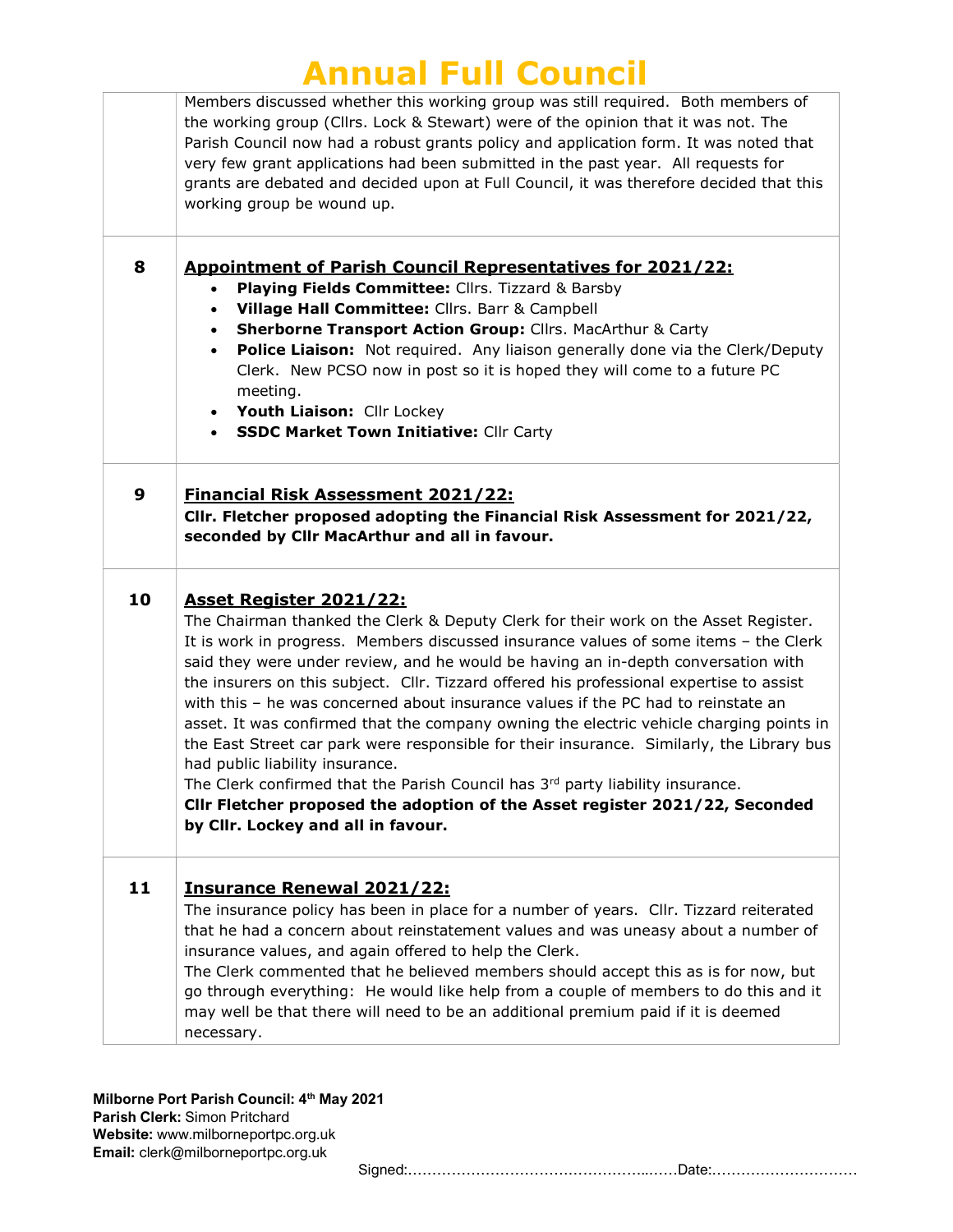|    | AMINGH I GH COGHCH                                                                                                                                                                                                                                                                                                                                                                                                                |
|----|-----------------------------------------------------------------------------------------------------------------------------------------------------------------------------------------------------------------------------------------------------------------------------------------------------------------------------------------------------------------------------------------------------------------------------------|
|    | It was proposed by Cllr. Fletcher to accept the insurance renewal for<br>2021/22, seconded by Cllr. Stewart and all in favour.                                                                                                                                                                                                                                                                                                    |
| 12 | <b>Appointment of Bank Account Signatories 2021/22:</b><br>CIIr. Fletcher proposed the bank account signatories be re-adopted, with the<br>addition of Cllr. Carty - so Cllrs. MacArthur, Barsby, Lockey & Carty, seconded<br>by Cllr. Watts and all in favour.                                                                                                                                                                   |
| 13 | End of Year Audit 2020/21:                                                                                                                                                                                                                                                                                                                                                                                                        |
|    | A: Internal Audit report for 2020/21<br>The PC received a clean bill of health from the Internal Auditor, therefore there were<br>no recommendations to resolve upon                                                                                                                                                                                                                                                              |
|    | <b>B: Annual Governance Statement 2020/21</b><br>Noting that the Internal Audit gave the PC a clean bill of health, the Clerk<br>recommended that members could answer "Yes" to all statements.<br>It was proposed by Clir. Fletcher that the PC answer "yes" to all statements<br>on the Annual Governance Statement, seconded by Cllr. Carty, and all in<br>favour.                                                             |
|    | C: Annual Accounting Statement 2020/21<br>The Clerk noted that the accounts were $£1.00$ out. This is because amounts are<br>rounded up or down. The tolerance for this is $£2.00 -$ the Clerk raised this with the<br>Internal Auditor who confirmed the amount was within the tolerance allowed.<br>It was proposed by Cllr. Fletcher to approve the annual accounting statement,<br>seconded by Cllr. Watts and all in favour. |
|    | <b>D: Confirmation of Public Rights Period</b><br>The dates for the public rights period are confirmed as: Monday $14th$ June to Friday 23<br>July 2021.                                                                                                                                                                                                                                                                          |
| 14 | <b>Parish Council Accounts:</b>                                                                                                                                                                                                                                                                                                                                                                                                   |
|    | <b>A: Monthly Payments</b><br>Members received the payments for May 2021                                                                                                                                                                                                                                                                                                                                                          |
|    | <b>B: Accounts Reports</b><br>Members received the current Full Council accounts reports                                                                                                                                                                                                                                                                                                                                          |
| 15 | <b>Urgent Planning Applications:</b><br>None                                                                                                                                                                                                                                                                                                                                                                                      |
|    |                                                                                                                                                                                                                                                                                                                                                                                                                                   |

Milborne Port Parish Council: 4th May 2021 Parish Clerk: Simon Pritchard Website: www.milborneportpc.org.uk Email: clerk@milborneportpc.org.uk